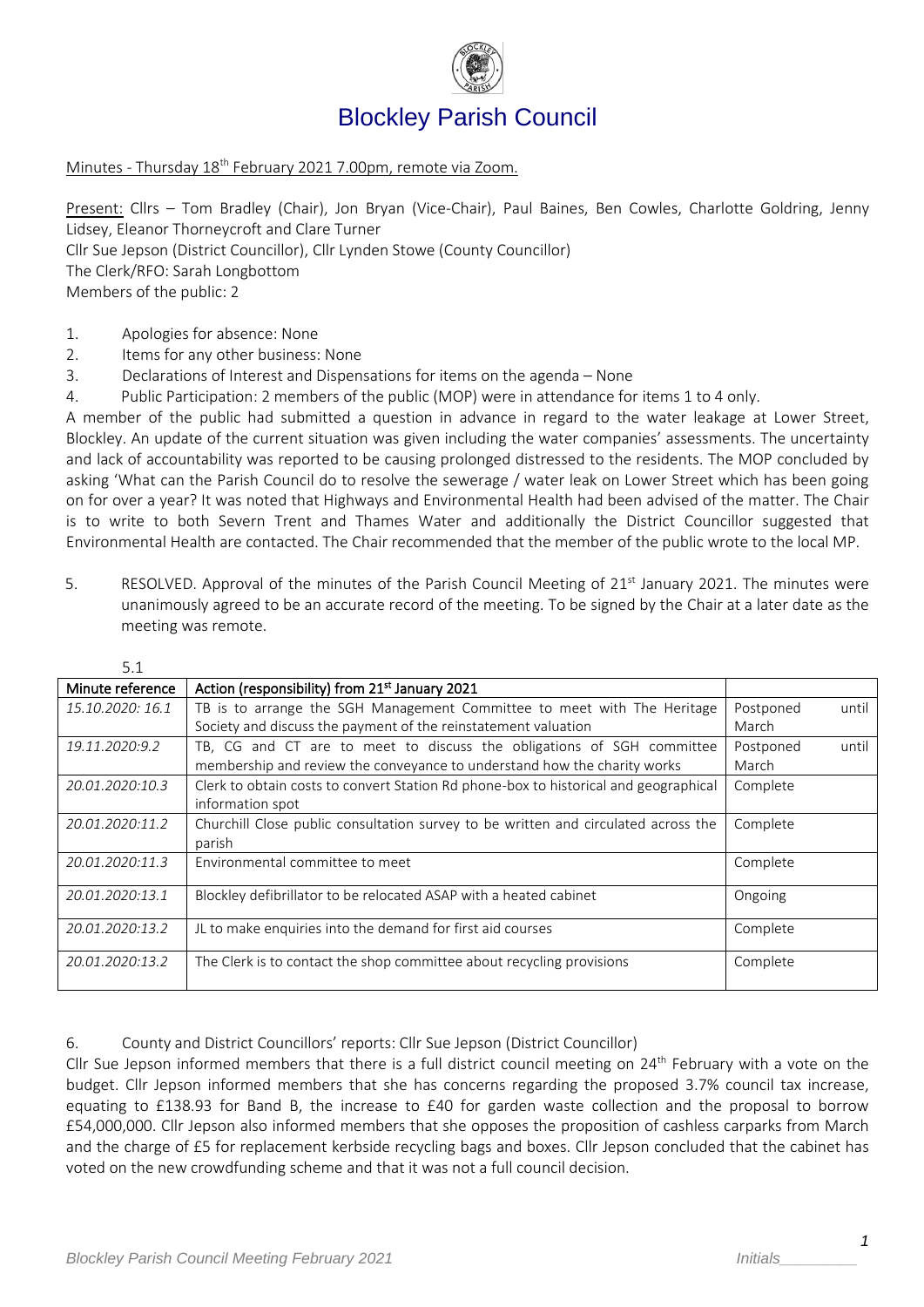Cllr Lynden Stowe (County Councillor) informed members that as a former leader of Cotswold District Council he is concerned about the practices and culture at CDC at present. He informed members of the proposed increases to the council tax rises; 1.99% general 2.76% adult social care (separate budget) 4.75% total. It was noted that the increase is above inflation and it was attributed to the increase costs in childcare. The latest COVID-19 figures were reported at 60 per 100,000 in the Cotswolds. Cllr Stowe concluded asking members to consider options for the Highways local scheme that will continue next year regardless of who is elected as the county councillor in May.

Cllr Stowe left the meeting.

7. Planning: Cllr Cowles 21/00001/FUL: Peppercorn Cottage High Street Blockley 21/00230/FUL: Old Silk Mill Draycott Road Blockley 20/04667/FUL: 1 Upper Folley Paxford Any concerns are to be sent to Cllr Cowles and copied to Cllr Jepson in case an application needs to be considered by the planning committee.

Cllr Jepson left the meeting.

#### 8. Finance: – Cllr Cowles

8.1 Finance Report  $16<sup>th</sup>$  January 2021 –  $12<sup>th</sup>$  February 2021 detailing all accounts held by the council and income and expenditure for the period was circulated to all councillors.

8.2 RESOLVED unanimously to approve expenditure from 16<sup>th</sup> January 2021 – 12<sup>th</sup> February 2021, proposed BC, seconded TB.

8.1 Consider a grant application from Blockley Blokes Choir, the merits of the application were discussed, proposed JL, seconded TB, approved unanimously to award £200.

#### 9. Parish facilities:

9.1 To propose the purchasing and installation of benches across the parish - Cllrs Cowles Discussed contractor options and the unique offering of Greenfields Ltd, members voted unanimously to waive the requirement for Financial Regulation 43.1.

RESOLVED to appoint Greenfields Ltd to supply 15 benches across the parish, installation and warranty at £6,630, proposed BC, seconded PB, approved unanimously.

9.2 To consider costings and design of Station Road phone-box refurbishment

Alternative costs were circulated in advance of the meeting as a guide for the project. The clerk is to liaise with the local artist who has offered to design the interpretation boards to facilitate the local groups and societies that have agreed to contribute to the project. *(ACTION: 18.02.21:9.2)*

10. Recreation update: - Cllr Goldring

10.1 To review the maintenance of the beech hedge at Churchill Close

RESOLVED for Thomas Fox to cut the beach hedge at Churchill Close at a cost of £600.00, proposed TB, seconded JB, approved unanimously.

10.2 To discuss the progress of the Churchill Close consultation and next steps

The survey had 164 responses at the time of the meeting. Councillors agreed to keep the survey open whilst the paper responses are input. A final notice publicising the consultation survey is to be posted on the BPC Facebook page. Once the survey is closed, the open questions are to be coded by CT. A working group are to meet to discuss the results. (*ACTION: 18.02.21:10.2)*

11. Environment Sustainability Committee: update from Cllr Turner and Cllr Baines

11.1 To appoint an interim Chair of the Committee

RESOLVED to appoint Cllr Turner as Chair of the Environmental Sustainability Committee, propose CT seconded PB, approved unanimously.

11.2 To propose the committee terms of reference and approve minutes

RESOLVED to approve the committee terms of reference and the minutes of  $4<sup>th</sup>$  February 2021. Propose CT, seconded PB, abstain TB, approved by majority.

11.3 To propose a parish declaration to address environment sustainability at a parish/local level RESOLVED to approve the following declaration: *Council notes that:-*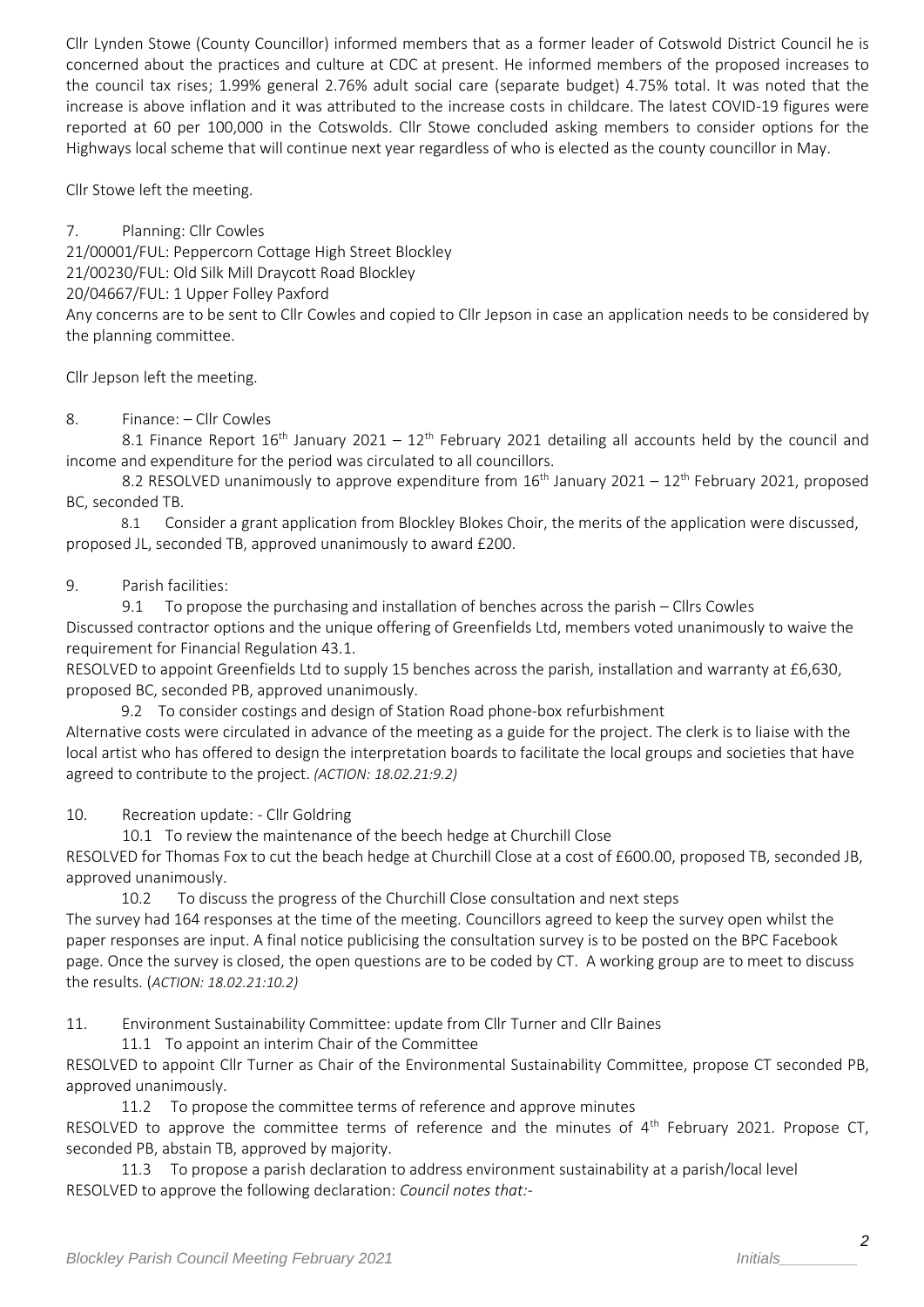*• The global position on climate change is clear: the world has already reached around 1°C of post‐industrial warming; extreme weather events happening now can be attributed with confidence to warming at this scale, and the impacts of climate breakdown are already causing serious damage around the world.*

*• In a business‐as‐usual world, reaching global warming of 4°C by 2100, significant and systemic impacts will occur, against which the effect of adaptation actions will be limited. The UK faces damaging local impacts related to extreme heat, water shortages, sea level rise, and global impacts such as food price shocks and greatly increased migratory pressures.*

*• The Intergovernmental Panel on Climate Change's 1.5°C special report (2018) demonstrates that, with ambitious action, limiting climate change impacts to 1.5°C may still be possible.*

*• All governments (national, regional and local) have a duty to act, and to lead change on the ground. The urgency of the situation is such that local governments that recognise this, must not wait for their national governments to change their policies.*

*• Strong policies to cut emissions will have a wide range of associated health, welI‐being and economic benefits that will improve the quality of life for our residents.*

*• It is no longer adequate to think of biodiversity losses as a potential future threat but rather it must now be treated as a real and present issue that needs addressing to avoid mass extinctions and irreversible changes to the provision of ecosystem services.*

*Council therefore commits to:*

*1. Declare a 'Climate and Ecological Emergency' that requires urgent and comprehensive action.*

*2. Establish and support an Environmental Sustainability Committee*

*3. Produce, in collaboration with the wider community, a Climate and Ecological Emergency Action Plan.*

*4. Embed Climate and Ecological emergency considerations in all work areas and decision‐making processes.*

A full paper was circulated in advance of the meeting. Proposed CT, seconded JB, objection TB, abstention ET, approved by majority.

12. Burial Ground: Cllr Bryan

12.1 To propose the replacement and restoration of the cemetery wall finials and rail

RESOLVED for Chipping Campden Supplies to cast three finials at a cost of £1,300.

12.2 To discuss future options for burial/cremation grounds in the parish

Cllr Bryan and the Clerk are to further research options for additional burial and cremation plots as the availability of space is estimated to be exhausted by 2025/26 (*ACTION: 18.02.21:12.2)*

13. Clerk's update and correspondence log: both reports circulated in advance of the meeting. The matter of recycling in the centre of Blockley village is to be raise with the shop by CT and with CDC by TB. (*ACTION: 18.02.21:13.1)* The Environmental Sustainability Committee will discuss facilitating litter picking in the absence of CDC supplying equipment in 2021 due to COVID-19 restrictions (*ACTION: 18.02.21:13.2)*

14. A.O.B: None

15. Date of next meeting: Thursday 18th March 2021, 7pm.

Meeting closed 8:44pm.

Approved by Blockley Parish Council:

| <b>.</b> |
|----------|
|----------|

|--|--|

Date…………………………………………….